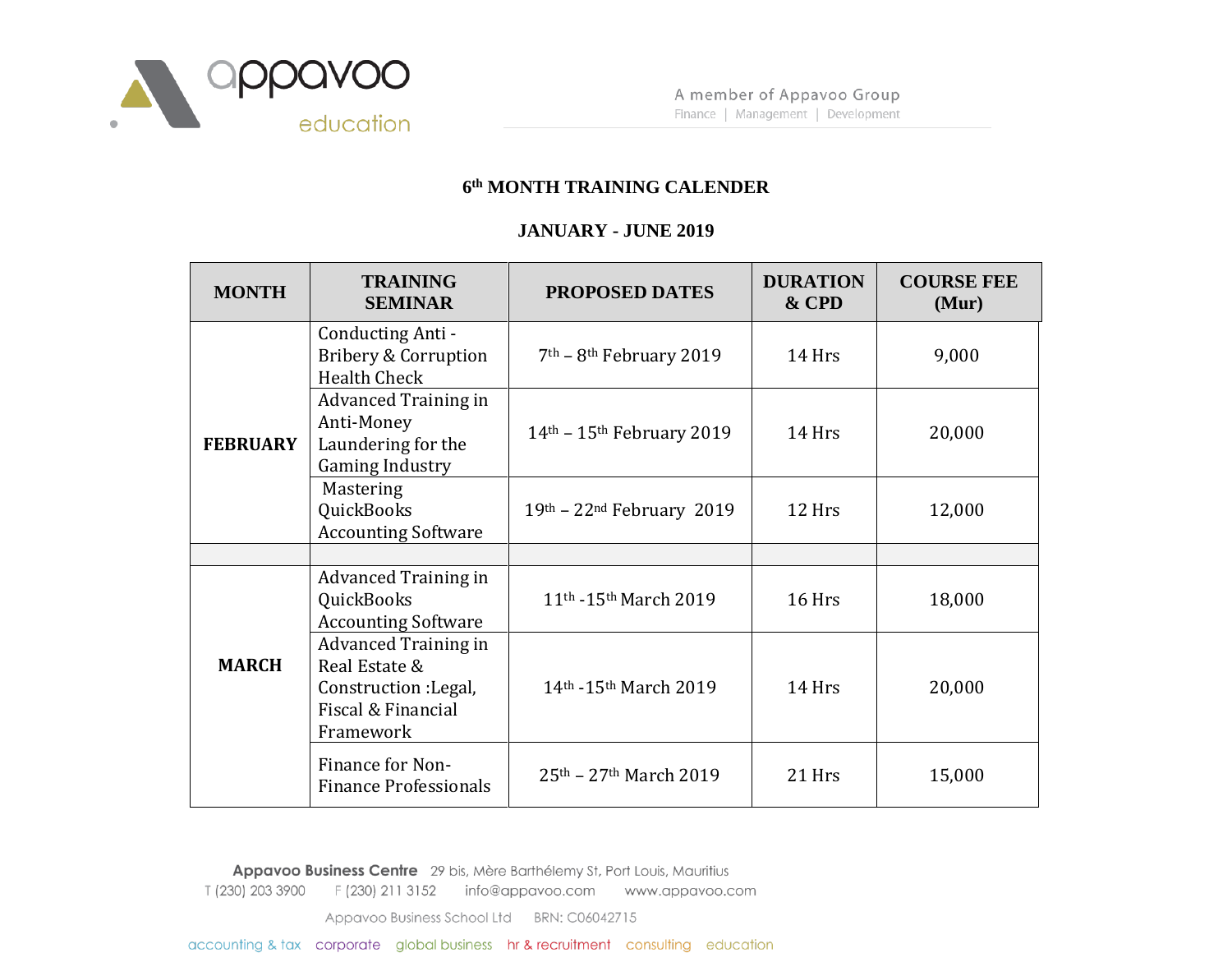

Finance | Management | Development

|              | Mergers &<br>Acquisitions                                                    | 28th & 29th March 2019                     | TBD        | TBD    |
|--------------|------------------------------------------------------------------------------|--------------------------------------------|------------|--------|
|              |                                                                              |                                            |            |        |
| <b>APRIL</b> | International<br><b>Financial Reporting</b><br>Standards (IFRS)              | 11th -12th April 2019                      | 21 Hrs     | TBD    |
|              | <b>Implementing Key</b><br><b>Financial Controls</b>                         | 16th April 2019                            | 7 Hrs      | 7,500  |
|              | <b>Executive Personal</b><br>Assistant                                       | 26th April 2019                            | 7 Hrs      | 12,000 |
|              | <b>Cultural Diversity</b>                                                    | 30th April 2019                            |            |        |
|              | Anti-Money<br>Laundering for the<br><b>Financial Industry</b>                | 25th & 26th April 2019                     | 14 Hrs     | 20,000 |
|              |                                                                              |                                            |            |        |
| <b>MAY</b>   | <b>Auditing Corporate</b><br>Culture                                         | 9th - 10th May 2019                        | 14 Hrs     | 7,500  |
|              | <b>International Public</b><br><b>Sector Accounting</b><br>Standards (IPSAS) | 16th & 17th May 2019                       | 14 Hrs     | TBD    |
|              | Risk Management in<br>Business and ways to<br>mitigate them                  | $23^{\text{rd}} - 24^{\text{th}}$ May 2019 | <b>TBD</b> | TBD    |
|              | <b>Advanced Training in</b><br>QuickBooks<br><b>Accounting Software</b>      | 20th-24th May 2019                         | 16 Hrs     | 18,000 |
|              |                                                                              |                                            |            |        |

Appavoo Business Centre 29 bis, Mère Barthélemy St, Port Louis, Mauritius

T (230) 203 3900 F (230) 211 3152 info@appavoo.com www.appavoo.com

Appavoo Business School Ltd BRN: C06042715

accounting & tax corporate global business hr & recruitment consulting education